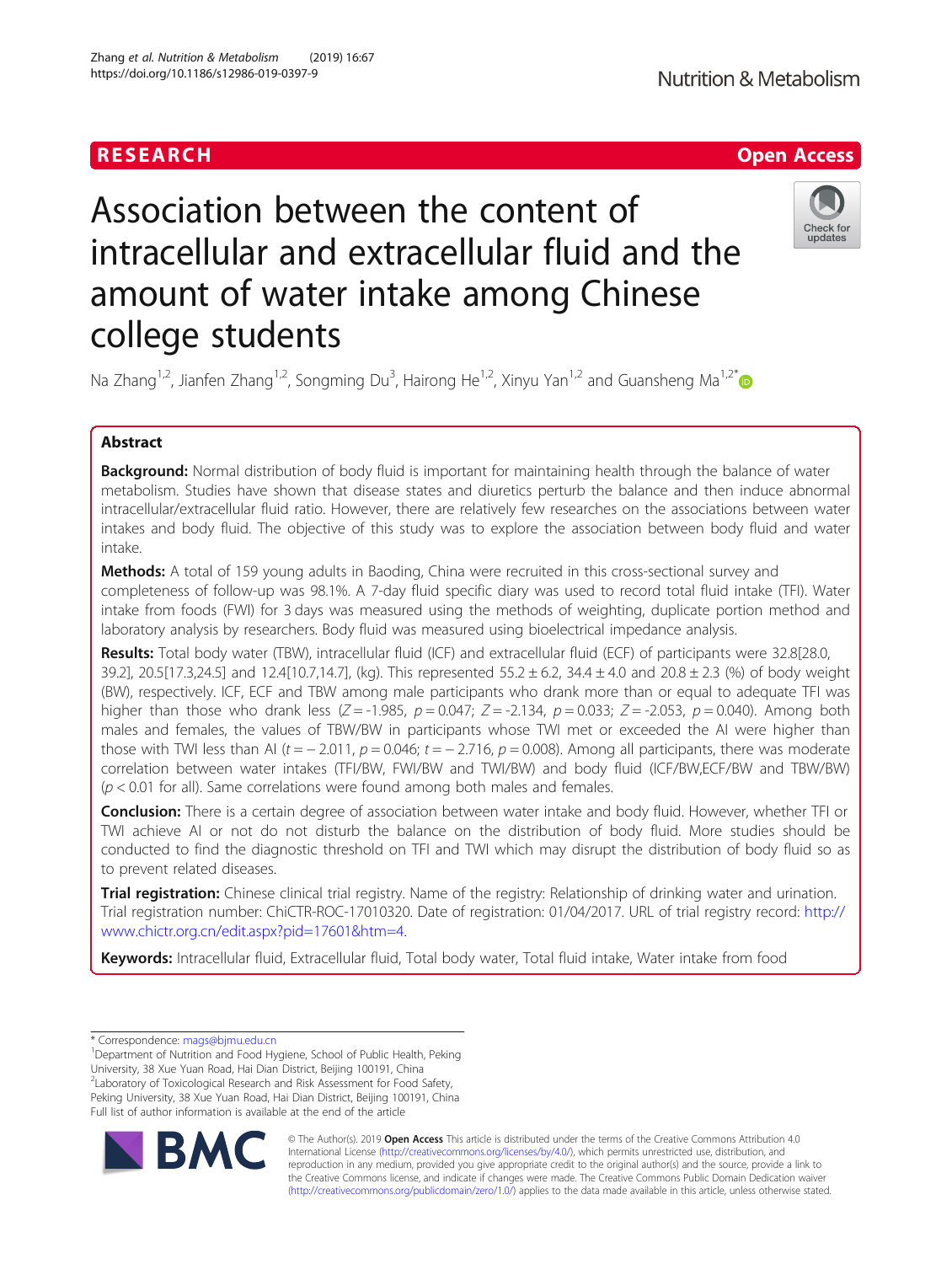## Background

Water is essential and necessary for development and survival [[1\]](#page-8-0). Water involve in the metabolism of body, modulate normal osmotic pressure, maintain electrolyte balance and regulate body temperature. Water is the largest constituent of body tissues. For babies within 0~6 months, total body water accounts for about 80% of body weight. The percentage gradually reduces with the growth of age. For adults, total body water accounts for about 60~70% of total body weight [\[1\]](#page-8-0). For elders, the percentage gradually reduces as the reduction of muscle tissues. The percentage in female is less than that in male  $[1-3]$  $[1-3]$  $[1-3]$ . The body obtains water from drinking fluids, water in food and metabolic water [[4\]](#page-8-0). Water is lost from the body as urine, sweat, ex-haled breath, and in feces [\[5](#page-8-0)]. Sources and losses of water are in dynamic balance and are maintained at approximately 2500 mL among adults [\[1\]](#page-8-0). The inner balance of water metabolism mainly depends on the body's own homeostatic regulatory system, which is regulated by the thirst center in the brain, vasopressin secreted by the posterior pituitary gland and the kidneys [[1](#page-8-0), [6,](#page-8-0) [7](#page-9-0)]. The thirst center is an important link in regulating the source of water in the body  $[8-11]$  $[8-11]$  $[8-11]$  $[8-11]$ . The kidney regulates water balance by urination, dilution and concentration of urine. Under normal circumstance, the body fluid is maintained in a dynamic balance, by osmotic pressure balance, through the osmotic action of solutes in the intracellular fluid (ICF) and extracellular fluid (ECF). The osmotic pressure balance of ICF and ECF mainly depends on the simple diffusion of water molecules inside and outside the cell. The balance between anionic and cationic electrolytes of ICF and ECF is regulated through exchange of these electrolytes [[2](#page-8-0)]. When water intake is insufficient or water loss is excessive, the osmotic pressure of ECF increases. Drinking behavior is stimulated aroused through the regulatory mechanism of nervous system [\[12\]](#page-9-0). In addition, the secretion of antidiuretic hormone and aldosterone increase, which changes water permeability of the distal renal tubules and collecting tubules of the kidney to increase water reabsorption, reduce water discharge, and maintain normal osmotic pressure of body fluid [[9,](#page-9-0) [13](#page-9-0), [14\]](#page-9-0). On the contrary, if too much water is taken, the secretion of these hormones are inhibited, resulting in increased urine output  $[1]$  $[1]$ . Therefore, it is probable that fluid intake will influence the distribution of body fluid.

However, currently few studies have looked the relationship of water intake on the distribution of body fluid. Such studies have mainly focused on disease states including hepatitis, hepatocirrhosis, and kidney disease requiring dialysis [\[15](#page-9-0), [16](#page-9-0)].

Studies on water intake focus on the amount and the type of fluid intake, behaviors related to water intake, water intake and hydration, and water intake and health. However, the importance of water and hydration does not have enough attention. More related studies are needed to be initiated. In China, even the studies on water intake were few. Among these scanty studies, it was found that approximately 32% of the adults drank less fluid than the recommended amount on daily total fluid intake (TFI) set by the Chinese Nutrition Society in 2007 (1200 mL/day) [\[17](#page-9-0)]. Nearly two-thirds of the participants drank less than the recommended amount on TFI [\[18](#page-9-0)]. And 25% of young male adults achieved the adequate water intake for TFI set by the Chinese Nutrition Society in 2013 [\[1,](#page-8-0) [19](#page-9-0)]. However, no research has measured body fluid and water intake simultaneously in healthy participants.

Unbalanced shift in body fluid are not only effective indicators at diagnosing dehydration and water intoxication [\[20](#page-9-0)], but also risk indicators for some diseases, such as cardiovascular disease in hemodialysis patients, diabetic ketoacidosis, kidney diseases, and so on [[21,](#page-9-0) [22](#page-9-0)]. The maintenance of the normal ECF/ICF ratio is important for heath. Body fluid is regulated through the balance of water metabolism, and the balance of water metabolism is closely related to the sources and loss of water [[1\]](#page-8-0). Studies have shown that disease states and diuretics perturb this balance but we do not know how water intake affects it [[23,](#page-9-0) [24\]](#page-9-0). It is necessary to explore the association between water intake and body fluid based on more related study.

Young adults with similar age and lifestyle were recruited from a university in this study to maximize the exclusion of disease and other confounding factors. The aims of present study were, firstly, to evaluate the water intake of participants; secondly, to analyze the relationship between water intake and body fluid.

## Materials and methods

## Study design

This is a cross-sectional survey on fluid intake and body water which lasted for 7 days.

## Study participants

A simple random sampling method was used to select participants from a university in Baoding, Hebei Province, China.

Inclusion criteria were aged between 18 and 23 years.

Exclusion criteria were smoking, habitual high alcohol consumption (drinking alcohol  $> 20$  g/day); type 2 diabetes mellitus, gastrointestinal tract disease, oral cancer, cleft palate, kidney disease or other chronic diseases and neuroendocrine disorders.

## Sample size calculation

The formula  $n = \left(\frac{Z_{1-\alpha/2}\sigma}{\delta}\right)$ 2 was used to calculate the sample size for survey on water intake and body fluid. It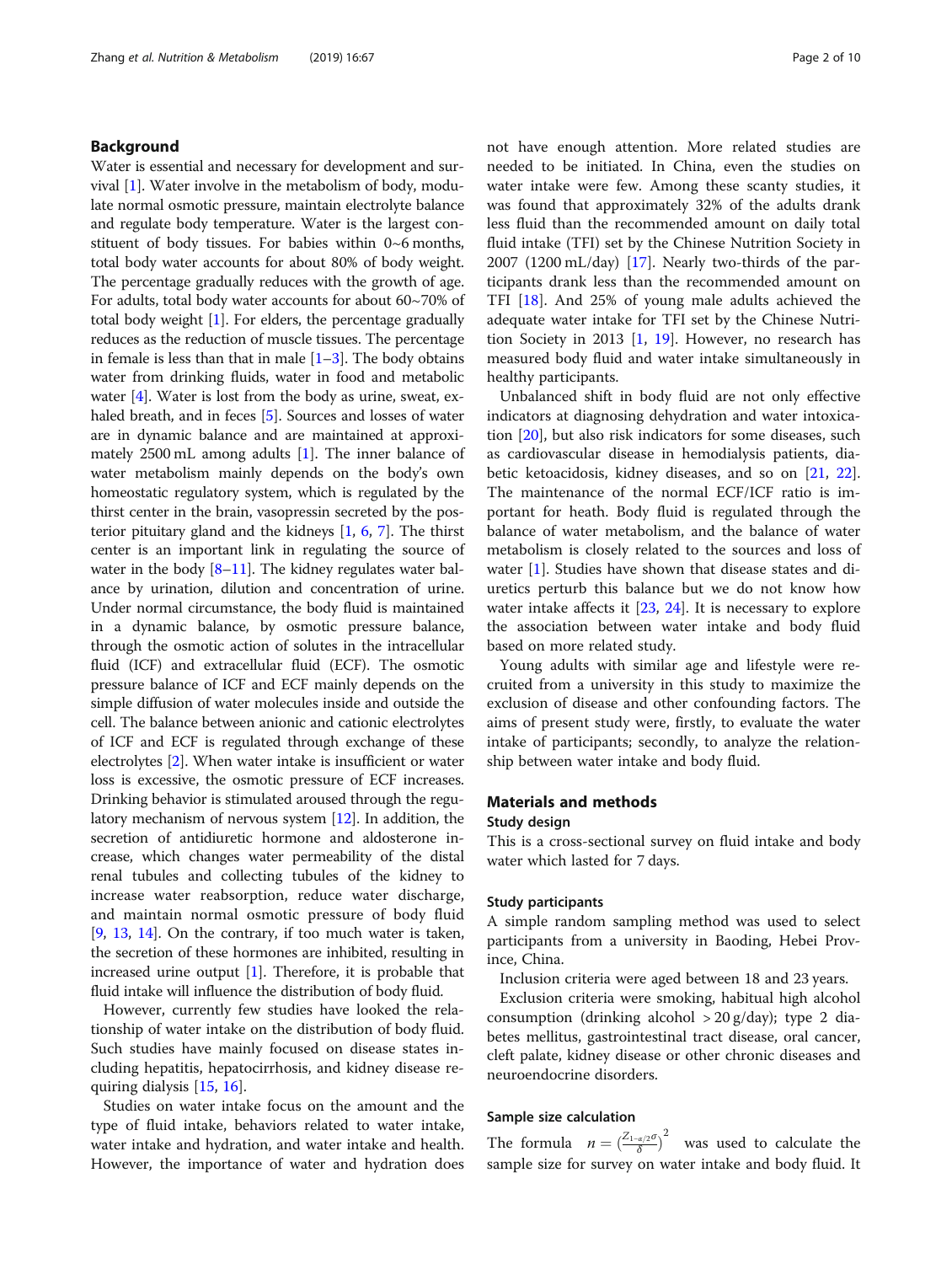was reported that the daily total fluid intake of adults was 1342 mL, standard deviation σ was 653 mL and tolerance error  $\delta$  was 100 mL based on the reference of previous literature  $[19]$  $[19]$ . And the total body water of Asia adults was 35 L, standard deviation σ was 8 L and tolerance error  $\delta$  was 1 L based on the reference of previous literature [\[25\]](#page-9-0). Then, software R 3.6.1 (MathSoft, Inc., St. Louis, Missouri, USA) was used to calculate the sample size for the association between water intake and body fluid. The programming in R 3.6.1 to calculate sample size was "pwr.r.test (r=0.3, sig.level = 0.95, power = 0.80, alternative = "greater")". Statistical significance  $\alpha$  was set at  $0.05$  ( $p < 0.05$ , 2-tailed) with 95% confidence. In addition, 10% drop-out rate is taken into account. Eventually, 160 participants were needed in this study with half men and half women.

## **Ethics**

The study protocol and instruments were reviewed and approved by the Peking University Institutional Review Committee. Ethical approval identification code is IRB00001052–16071. The study was conducted according to the guidelines of the Declaration of Helsinki. Prior to the study, all participants read and signed the informed consent form.

## Study design and procedure

Total 159 participants were recruited in this study. Among them, 156 participants completed this study and completeness of follow-up was 98.1%. A 7 days crosssectional survey was performed in spring 2017. The experimental site was set in the school where the participants in for their convenience to come to every day for 7 days. During that week, participants finished this study in their free-living environment in school as usual. Their food and drink was ad-libitum. They were told not to do high-intensity physical activities. The study procedure is shown in Fig. [1.](#page-3-0) On day 1, all participants arrived at the research center for anthropometric measurements at 8: 00 AM. Anthropometric measurements of height and weight were conducted following a standardized procedure by trained staff before breakfast. In order to assess daily total fluid intake (TFI), participants were asked to complete a self-administered 7-day 24-h fluid intake diary from day 1 to day 7 after training. On days 5–7, the foods eaten by participants were weighed and the water content of the food was analyzed on three consecutive days (including two weekdays and one weekend day) to assess daily water intake from food (FWI). On day 6, body composition was performed using bioelectrical impedance analyzer following a standardized procedure by trained staff. Temperature and humidity of both indoors and outdoors at the study site in university

were recorded at 10:00 AM, 2:00 PM and 8:00 PM every day by researcher.

## Definition

Daily total fluid intake (TFI) included the amount of water (plain water, bottled water, etc.), dairy and dairy products, tea (brewed green tea, fermented or nonfermented tea, etc.), sugar-sweetened beverages (carbonated drinks, protein drinks, functional drinks, fruit juices with added sugar, and other sugar-sweetened beverages), alcoholic drinks (wine, beer, etc.) and other beverages.

Daily water intake from food (FWI) included water intake from staple foods (steamed rice, steamed bun, flatbread, etc.), dishes (cooked vegetables, meat, fish, etc.), porridge (millet congee, rice gruel, etc.), soup and snacks (fruits, nut, etc.)

Daily total water intake  $(TWI)$   $(mL) = TFI$   $(mL) + FWI$   $(mL)$ 

## Assessment of fluid intake

Total fluid intake (TFI): Data on TFI of the participants was collected using a self-administered, validated 7-day, 24-h fluid intake diary [\[17,](#page-9-0) [19](#page-9-0), [26\]](#page-9-0). Participants were instructed on how to use the fluid intake diary. The amount of fluid intake for each time was measured using a cup to the nearest of 5 mL.

Water intake from food (FWI): Participants could eat or drink anything they wanted and in any amount they wanted. The methods of weighting, duplicate portion method and laboratory analysis were used to assess FWI for three consecutive days (including two weekdays and one weekend day), which has been verified valid in previous study [\[19](#page-9-0)]. All foods consumed by the participants were prepared in two portions, one for their consumption and the other for backup food samples. All foods consumed by the participants were weighed accurately by trained investigators using electronic balance (YP20001; SPC; Shanghai, China). Backup food samples were stored in refrigerators at 4 C and sent to laboratory to be measured within 36 h. Water in food was measured according to National Food Safety Standard GB 5009.3–2016 Determination of water in Food by laboratory analyst in Beijing Institute Nutritional Resources [[27](#page-9-0)]. Parallel samples were taken for each food samples, and the error between the two results was no more than 5%. Water from fruits was assessed by trained investigators using the China food composition table [[28\]](#page-9-0).

Food consumed by participants  $(g)$  = Food before consumption  $(g)$ 

<sup>-</sup>Food after consumption  $(g)$ .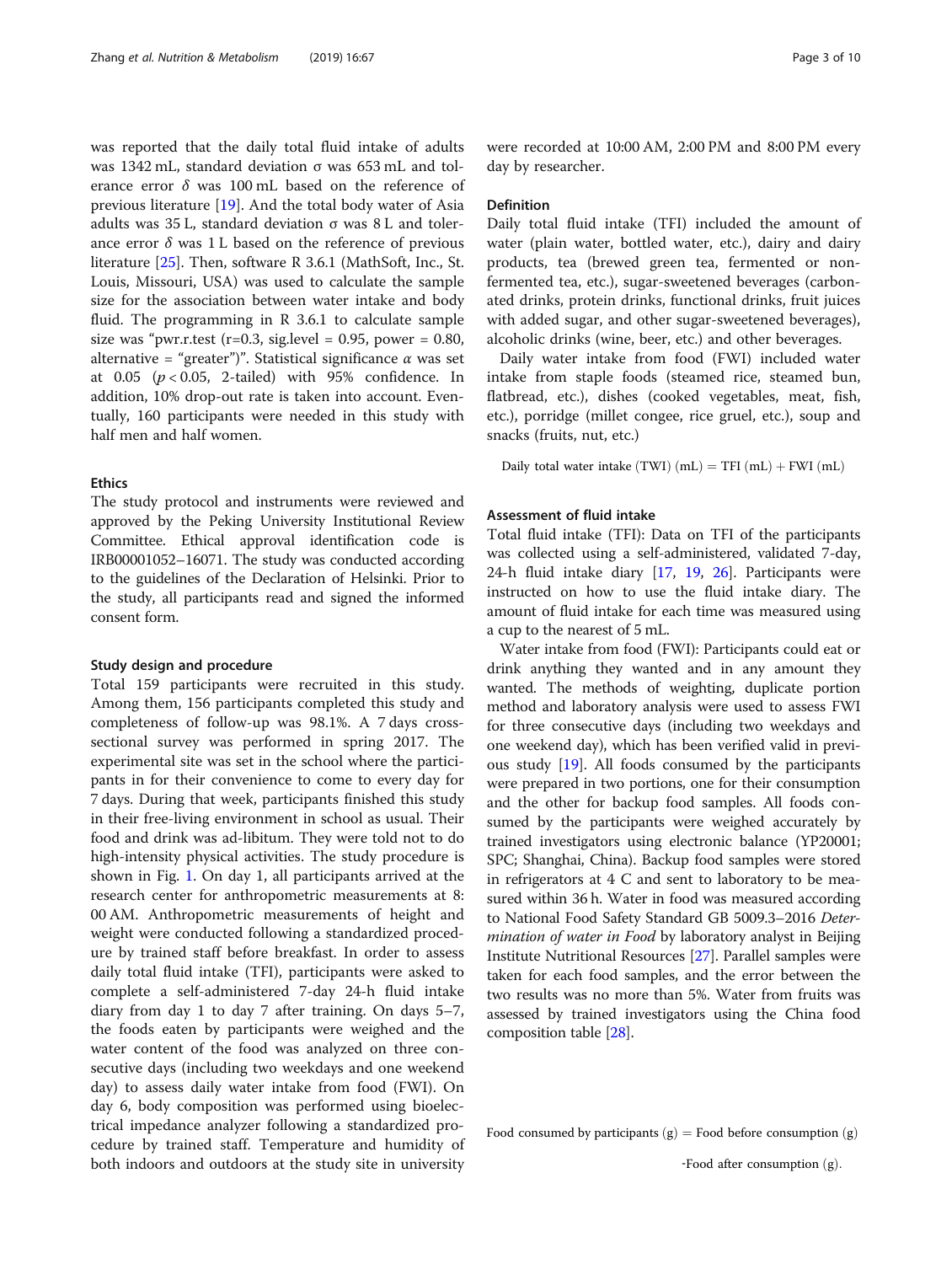<span id="page-3-0"></span>Ratio of water content in food 
$$
(\%) = (\text{Weight of container and food sample before drying}
$$

 $-W$ eight of container and food sample after drying)

/weight of food sample  $\times$  100%.

FWI (mL) = Food consumed by participants  $(g)$ 

 $\times$ Ratio of water content containing in food  $(\%)$  $/1.0$ g $/mL$ .

Total body water (TBW)  $(mL) = ICF (mL) + ECF (mL)$ 

## Anthropometry

Height were measured by trained investigators with a height-weight meter (HDM-300; Huajun, Zhejiang, China) in bare feet. Height was measured twice to the nearest 0.1 cm.

Intracellular fluid (ICF), extracellular fluid (ECF) and body weight (BW) were measured by trained investigators with a bioelectrical impedance analyzer (Inbody 720; Inbody; Seoul, Korea) in fasting state [[29](#page-9-0)–[31](#page-9-0)]. Participants took off their shoes and caps and wore light clothes. Four fingers of participants touched the surface of the hand electrode fixator, and the thumb was gently placed on the electrode of the thumb. During the whole process of examination and analysis, they always held the electrode of the hand gently. Participants stood barefoot on the sole electrode, and the whole sole of foot was in close contact with the foot electrode. The angle between the trunk and the upper limb of participants was kept at about 15 degrees. During the process of examination, participants stood relaxed without flexing their muscles. After the data displayed in the liquid crystal display of the bioelectrical impedance analyzer was stabilized, the investigators read and recorded the results. Before the examination, participants could not do physical activities, eat something or bathe before the examination.

## Temperature and humidity of the environment

The temperature and humidity both indoors and outdoors at the study site were measured using a temperature hygrometer (WSB-1-H2, Exasace, Zhengzhou, China) by researcher at 10:00 AM, 2:00 PM and 8:00 PM each day during the 7 study days.

## Statistical analyses

A database was built using EpiData3.1 software and data was entered with the double entry method. SAS 9.2 (SAS Institute, Inc., Cary, NC, USA) was used for the statistical analyses. TFI was an average for 7 days, and FWI was an average for 3 days. ICF and ECF were the value for 1 day. Mean and standard deviation (SD) was used to describe variables in normal distribution; percentile (P50 [P25, P75]) was used to describe variables in skewness distribution; and count data were presented as n (percentage). TFI and TWI of participants were compared with the recommendation for the adequate water intake (AI) for TFI and TWI set by Chinese Nutrition Society (2013). The differences of variables in normal distribution between sexes were analyzed using Student's t-test; the differences of variables in skewness distribution between sexes were analyzed with the method of Kruskal Wallis; and the differences in count data were analyzed using  $\chi$ 2 test (the index on the percentage of TFI/TWI achieving related AI). Pearson and Spearman partial correlation coefficient were performed to determine the

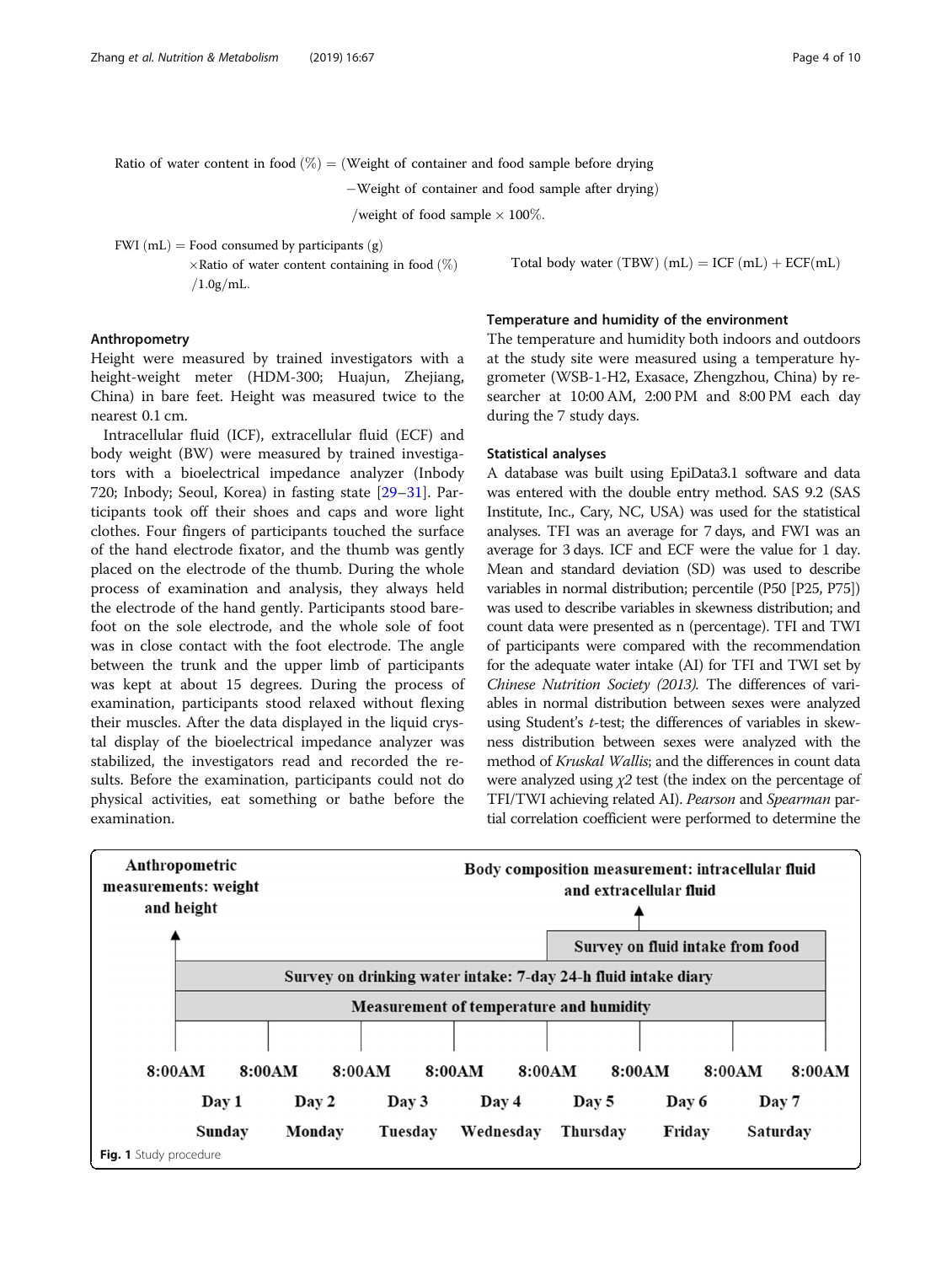strength of the associations between water intake and body fluid. Multivariate linear regression model was used to investigate the predicators of studying variables of interest, including ICF/BW, ECF/BW, TBW/BW and ECF/ICF. Significance level was set at 0.05 ( $p < 0.05$ ).

## Results

## Characteristics of the participants

A total of 159 participants was recruited, 156 completed the study with a 98.1% completion rate, including 80 males and 76 females. The characteristics of the participants were shown in Table 1.

## Temperature and humidity

The average indoors and outdoors temperature for the 7 days was  $21.8 \text{ °C} \pm 1.2 \text{ °C}$  and  $20.7 \text{ °C} \pm 2.4 \text{ °C}$ , respectively, while the average indoor and outdoor humidity was  $40\% \pm 7$  and  $36\% \pm 5\%$ , respectively (Table [2](#page-5-0)). The average time that the participants spent outdoors and indoors was 4 h and 20 h for workdays, and 8 h and 16 h weekend days, respectively.

## Intracellular, extracellular fluid and fluid intake of the participants

The mean TBW for all participants was 32.8[28.0,39.2] kg, and the percentage of TBW/BW was  $55.2 \pm 6.2$ %. The TBW and percentage of TBW/BW for males was higher than those for females ( $Z = -10.570$ ,  $p < 0.001$ ;  $t =$ 9.750,  $p < 0.001$ ). The mean ICF and percentage of ICF/ BW were 20.5[17.3,24.5] kg and 34.4 ± 4.0%, respectively; both were higher in males than females  $(Z = -10.611$ ,  $p < 0.001$ ;  $t = 10.342$ ,  $p < 0.001$ ). The mean ECF and percentage of ECF/BW were  $12.4[10.7,14.7]$  kg and  $20.8 \pm$ 2.3%, respectively; both of which were higher in males than that of females  $(Z = -10.408, p < 0.001; t = 7.977,$  $p < 0.001$ ). The percentage of ECF/ICF was  $60.5 \pm 1.7$ %, and no statistical significance between sexes was found.

The mean volume of TWI for all participants was  $2373 \pm 648$  mL, and it was higher in males than that of females ( $t = 4.392$ ,  $p < 0.001$ ). The mean volume of TFI was 1135[858,1478] mL, and the percentage of TFI/TWI was  $49.1 \pm 9.5$ %. The TFI of males was higher than that of females ( $Z = -3.131$ ,  $p = 0.002$ ), there was no statistical significance in the percentage of TFI/TWI between sexes  $(t = 0.301, p = 0.764)$ . The mean volume of FWI and percentage of FWI/TWI were  $1173 \pm 263$  mL and  $50.9 \pm$ 

Table 1 Characteristics of the participants

|                 | Males $(n = 80)$ | Females ( $n = 76$ ) | Total ( $n = 156$ ) |
|-----------------|------------------|----------------------|---------------------|
| Age (y)         | $19.9 + 1.0$     | $19.8 + 1.1$         | $19.8 + 1.1$        |
| Height (cm)     | $172.0 + 5.5$    | $160.1 + 6.1$        | $166.2 + 8.3$       |
| Weight (kg)     | $67.5 + 11.9$    | $54.8 + 6.6$         | $61.3 + 11.5$       |
| BMI ( $kg/m2$ ) | $72.8 + 3.9$     | $21.4 + 2.2$         | $22.1 + 3.3$        |

9.5%, respectively. There was statistical significance in the FWI between sexes, which is higher among males than females ( $t = 6.054$ ,  $p < 0.001$ ), but no difference was found in FWI/TWI ( $t = 0.301$ ,  $p = 0.764$ ) (Table [3\)](#page-5-0).

## Comparisons on distribution of body water among participants with different water intake

When compared with the recommendation for the adequate water intake (AI) for TFI set by Chinese Nutrition Society (2013) (adult male: 1700 mL; adult female: 1500 mL), only 29 participants (18.6%) achieved AI for TFI; 15 males (18.8%) and 14 females (18.4%). The percentages of TFI achieving AI among male and female participant has no difference ( $\chi$ 2 = 0.003,  $p$  = 0.958). For males whose TFI met or exceeded the AI, the values of ICF, ECF and TBW were higher than those with TFI less than AI ( $Z = -1.985$ ,  $p = 0.047$ ;  $Z = -2.134$ ,  $p = 0.033$ ;  $Z = -$ 2.053,  $p = 0.040$  $p = 0.040$  $p = 0.040$  (Table 4).

Only 31 participants (19.9%) (17 males, 21.3% and 14 females, 18.4%) achieved the AI for TWI (adult male: 3000 mL; adult female: 2700 mL). The percentages of TFI achieving AI among male and female participant has no difference ( $χ$ 2 = 0.196,  $p$  = 0.658). The values of ECF/ BW and TBW/BW among participants whose TWI met or exceeded the AI were higher than those with TWI less than AI ( $t = -2.165$ ,  $p = 0.036$ ;  $t = -2.011$ ,  $p = 0.046$ ). Among both males and females, the values of TBW/BW in participants whose TWI met or exceeded the AI were higher than those with TWI less than AI  $(t = -2.011,$  $p = 0.046$ ;  $t = -2.716$ ,  $p = 0.008$ ) (Table [5](#page-6-0)).

## Correlation between intracellular, external fluid and fluid intake

Among all participants, there was moderate correlation between water intakes (TFI/BW, FWI/BW and TWI/ BW) and body fluid (ICF/BW,ECF/BW and TBW/BW)  $(p < 0.01$  for all), which was shown in Table [6.](#page-7-0) Same correlations were found among both males and females (Table [6\)](#page-7-0).

## Multiple linear regression model on water intake and body fluid

Multiple Linear Regression Model on ICF/BW was developed using gender, TFI/BW, FWI/BW and TWI/BW as independent variables. The percentage of variance in ICF/ BW  $(R^2)$  explained by the model was 78.6%, with a root mean square error of 2.5. In the model, gender, FWI/BW and TWI/BW were identified as possible key predictors of ICF/BW. Independent variable TFI/BW was excluded for the reason that there was no statistical significance. Same method of developing models on ECF/BW, TBW/BW and ECF/ICF were performed (Table [7](#page-7-0)). The percentage of variance in ECF/BW, TBW/BW and ECF/ICF  $(R^2)$  explained by the model was 74.4, 77.4 and 54.5%,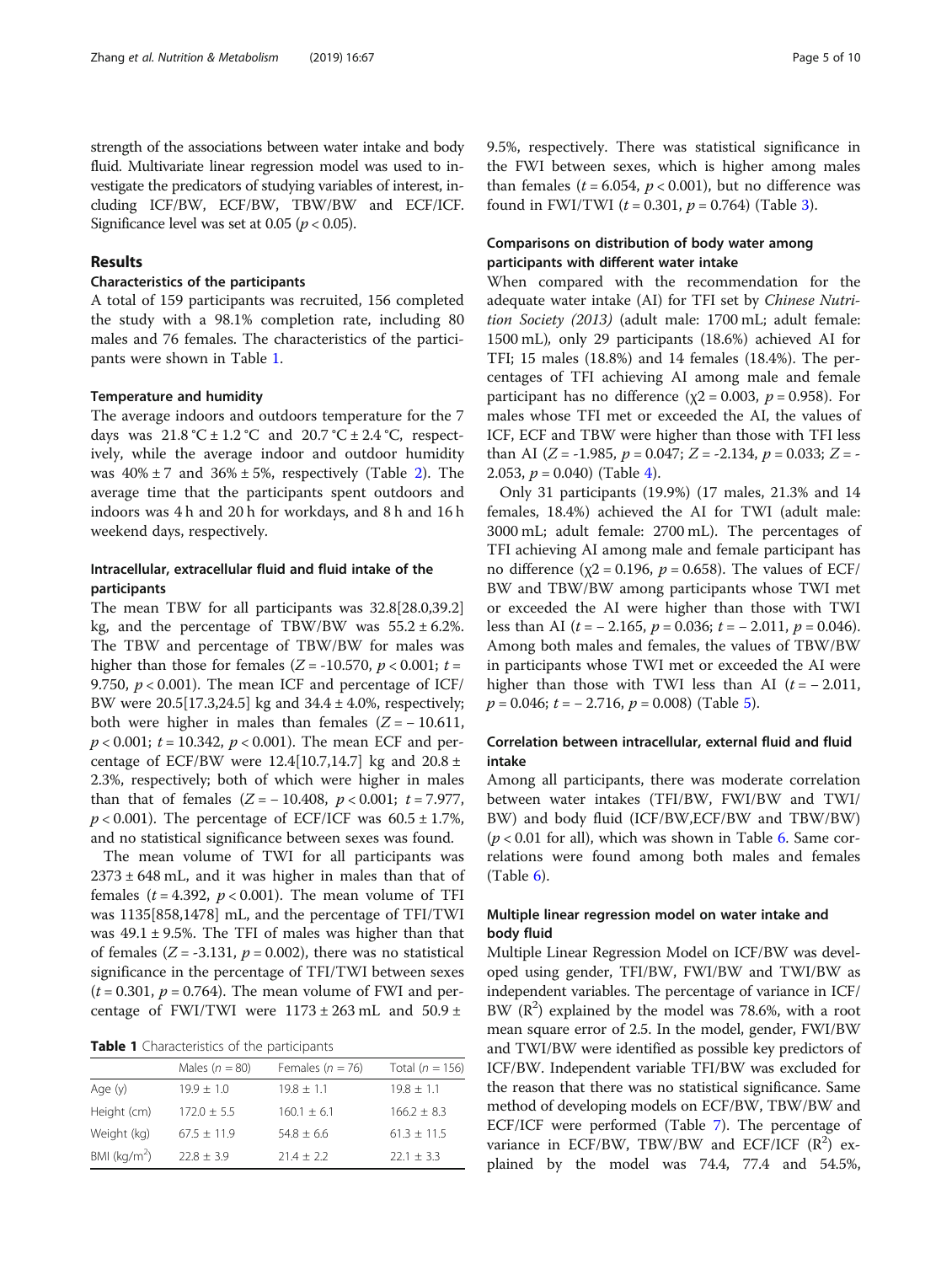|           | Indoors          |              | Outdoors         |              |  |
|-----------|------------------|--------------|------------------|--------------|--|
|           | Temperature (°C) | Humidity (%) | Temperature (°C) | Humidity (%) |  |
| Sunday    | 19.9             | 43           | 18.1             | 37           |  |
| Monday    | 23.0             | 48           | 22.4             | 41           |  |
| Tuesday   | 23.3             | 31           | 24.0             | 29           |  |
| Wednesday | 21.5             | 48           | 17.9             | 42           |  |
| Thursday  | 21.5             | 40           | 21.0             | 36           |  |
| Friday    | 22.2             | 35           | 19.2             | 35           |  |
| Saturday  | 21.2             | 34           | 22.6             | 31           |  |
| Averages  | $21.8 \pm 1.2$   | $40 \pm 7$   | $20.7 \pm 2.4$   | $36 \pm 5$   |  |

<span id="page-5-0"></span>Table 2 Indoors and outdoors temperature and humidity for the seven days

respectively; with root mean square errors of 1.5, 4.0 and 1.4, respectively.

## **Discussion**

For young adults in this study, the values of TBW, ICF and ECF were 32.8 kg, 20.5 kg and 12.4 kg, which accounted for 55.2, 34.4 and 20.8% of the BW. There were sex differences in all these values with males being higher than females. The percentages of ECF/ICF was 60.5%, there was no sex difference. Some studies has demonstrated that TBW varies with different age, sex and ethnicity. TBW ranges from 38 to 46 L in white men, 26 to 33 L in white women [[32](#page-9-0)]. In Korea, the TBW among male age < 30 years old was 38.5 L (accounting for 57.4% of body weight) and female 27.5 L (accounting for 52.3% of body weight) [[33](#page-9-0)]. In the study of Chumlea 2001, it was

found that the TBW among male (including white men and black men) age < 30 years old was 45.6 L and female 32.0 L [\[32\]](#page-9-0). Studies have been conducted in some disease states including kidney and liver disease (references) and another study has been conducted in male athletes in China  $[15, 16, 20-24]$  $[15, 16, 20-24]$  $[15, 16, 20-24]$  $[15, 16, 20-24]$  $[15, 16, 20-24]$  $[15, 16, 20-24]$  $[15, 16, 20-24]$  $[15, 16, 20-24]$ . It was found that the percentages of body weight for ICF, ECF and TBW among basketball players were 43.3, 21.4 and 64.7%, respectively; 41.9, 20.0 and 61.9% for football player; and 44.4, 21.5 and 65.8% for javelin throwers [[34\]](#page-9-0). These data provides useful information for developing reference value of body fluid for population.

The volume of TWI, TFI and FWI were 2373 mL, 1135 mL, and 1173 mL among young adults in this study, respectively; and there was sex differences: male higher than female. The contribution of TFI to TWI was 49.1%. Few

Table 3 The intracellular, extracellular fluid and fluid intake of the participants

|                   | Males            | Females          | Total            | Statistical value (t/Z) | р       |
|-------------------|------------------|------------------|------------------|-------------------------|---------|
| ICF               |                  |                  |                  |                         |         |
| Content (kg)      | 24.5 [22.8,26.4] | 17.3 [16.1,18.5] | 20.5 [17.3,24.5] | $-10.611$ <sup>a</sup>  | < 0.001 |
| $ICF/BW(\%)$      | $36.9 \pm 3.6$   | $31.8 \pm 2.3$   | $34.4 \pm 4.0$   | $10.342^{b}$            | < 0.001 |
| <b>ECF</b>        |                  |                  |                  |                         |         |
| Content (kg)      | 14.7 [13.5,15.6] | 10.6 [9.9,11.4]  | 12.4 [10.7,14.7] | $-10.408$ <sup>a</sup>  | < 0.001 |
| <b>ECF/BW (%)</b> | $22.0 \pm 2.2$   | $19.5 \pm 1.5$   | $20.8 \pm 2.3$   | 7.977 <sup>b</sup>      | < 0.001 |
| <b>TBW</b>        |                  |                  |                  |                         |         |
| Content (kg)      | 39.1 [36.2,42.2] | 28.0 [26.0,29.9] | 32.8 [28.0,39.2] | $-10.570_a$             | < 0.001 |
| TBW/BW (%)        | $58.8 \pm 5.8$   | $51.3 \pm 3.8$   | $55.2 \pm 6.2$   | 9.750 <sup>b</sup>      | < 0.001 |
| $ECF/ICF$ (%)     | $60.4 \pm 1.7$   | $60.6 \pm 1.7$   | $60.5 \pm 1.7$   | $-0.746^b$              | 0.475   |
| TFI (mL)          | 1214 [977,1545]  | 958 [696,1383]   | 1135 [858,1478]  | $-3.131_a$              | 0.002   |
| TFI/TWI (%)       | $49.3 \pm 8.6$   | $48.8 \pm 10.4$  | $49.1 \pm 9.5$   | 0.301 <sup>b</sup>      | 0.764   |
| FWI (mL)          | $1286 \pm 263$   | $1054 \pm 213$   | $1173 \pm 263$   | 6.054 <sup>b</sup>      | < 0.001 |
| FWI/TWI (%)       | $50.7 \pm 8.6$   | $51.2 \pm 10.4$  | $50.9 \pm 9.5$   | $-0.301b$               | 0.764   |
| TWI (mL)          | $2583 \pm 602$   | $2154 \pm 625$   | $2373 \pm 648$   | 4.392 <sup>b</sup>      | < 0.001 |

Note: ICF Intracellular fluid, ECF Extracellular fluid, TBW Total body water, TFI Daily total fluid intake, FWI Daily water intake from food, TWI Daily total water intake. Mean and standard deviation (SD) was used to describe variables in normal distribution; percentile (P50 [P25, P75]) was used to describe variables in skewness distribution.<sup>a</sup>, means the statistical value Z of Kruskal-Wallis test for comparison of indexes between sexes. <sup>b</sup>, means the statistical value t of Student's t-test for comparison of indexes between sexes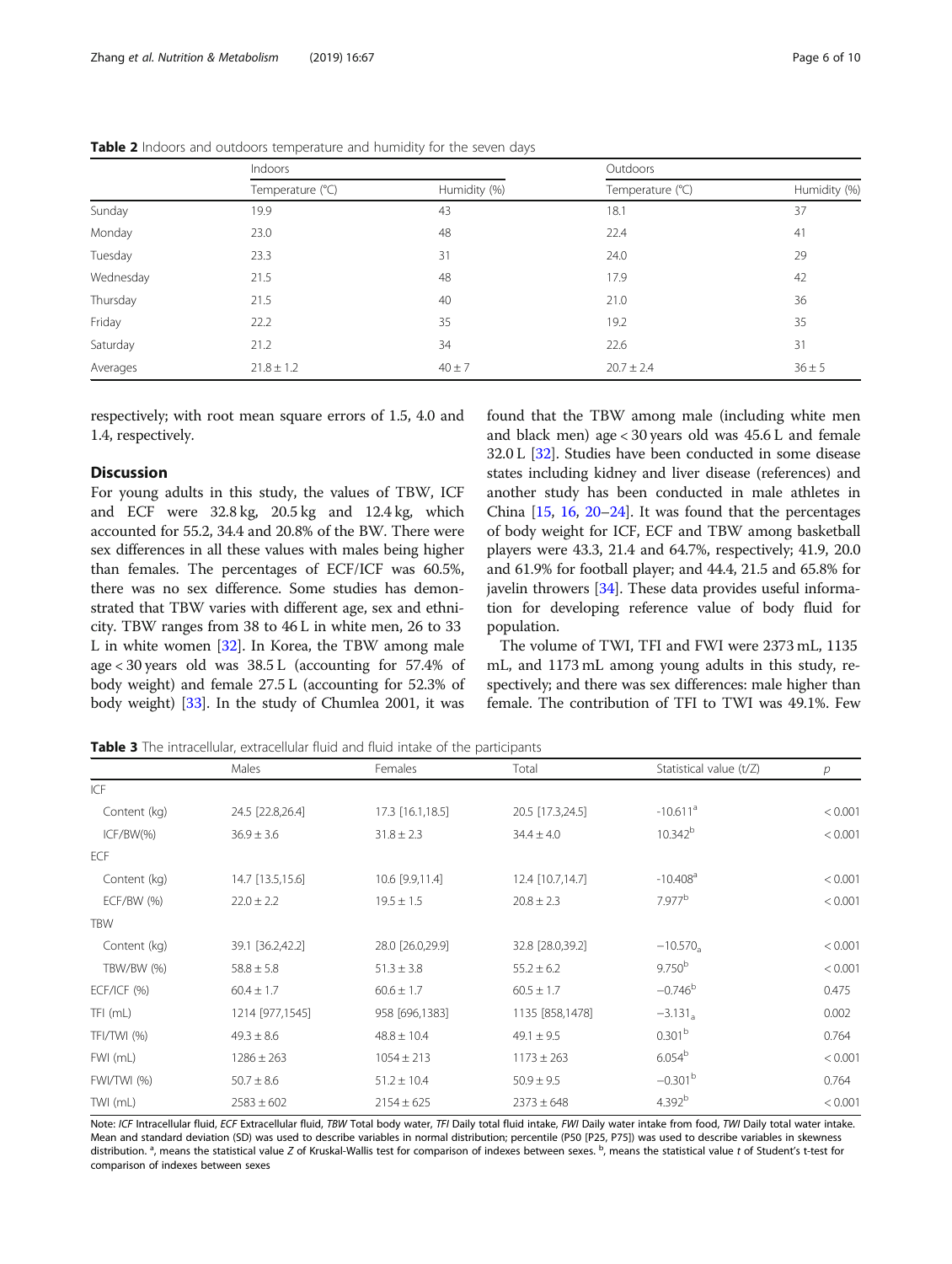<span id="page-6-0"></span>Table 4 The differences of the contents of intracellular and extracellular fluid between participants whose TFI achieve AI<sup>a</sup> or not

|         |                                     | N(% )              | ICF $(kq)$              | ICF/BW (%)           | $ECF$ (kg)                | $ECF/BW$ (%)         | TBW (kg)             | TBW/BW<br>(% )   | ECF/ICF<br>(% )       |
|---------|-------------------------------------|--------------------|-------------------------|----------------------|---------------------------|----------------------|----------------------|------------------|-----------------------|
| Total   | $<$ Al                              | 127<br>$(81.4\%)$  | 20.3 [17.6,<br>24.4     | $34.1 \pm 4.0$       | $12.3$ [10.7,<br>$14.4$ ] | $20.6 \pm 2.3$       | 32.7 [28.3,<br>38.4  | $54.8 \pm 6.3$   | $60.4 \pm 16.8$       |
|         | $\geq$ AI                           | 29 (18.6%)         | 23.2 [17.2,<br>25.5     | $35.4 \pm 3.5$       | 13.6 [10.6,<br>$15.1$ ]   | $21.4 \pm 2.2$       | 37.0 [27.8,<br>40.4] | $56.9 \pm 5.7$   | $61.0 \pm 16.7$       |
|         | Statistical value (t/Z/<br>$\chi^2$ |                    | $-0.863^b$              | $-1.566^{\circ}$     | $-0.945^{\rm b}$          | $-1.717^{\circ}$     | $-0.884^b$           | $-1.632^{\circ}$ | $-1.663^{\circ}$      |
|         | $\mathcal{P}$                       |                    | 0.388                   | 0.119                | 0.344                     | 0.088                | 0.377                | 0.105            | 0.098                 |
| Males   | $<$ Al                              | 65 (81.3%)         | 24.0 [22.2,<br>26.3     | 37.1 [34.3,<br>39.2] | 14.4 [13.4,<br>$15.5$ ]   | 22.0 [20.6,<br>23.1] | 38.3 [35.7,<br>41.9  | $54.8 \pm 6.3$   | $60.4 \pm 16.8$       |
|         | $\geq$ AI                           | 15 (18.8%)         | 24.8 [23.9,<br>26.9     | 38.8 [35.9,<br>40.5] | 15.1 [14.6,<br>$16.1$ ]   | 22.9 [21.6,<br>24.2  | 39.9 [38.7,<br>43.4  | $56.9 \pm 5.7$   | $61.0 \pm 16.7$       |
|         | Statistical value (t/Z/<br>$\chi^2$ | 0.003 <sup>d</sup> | $-1.985^b$              | $-1.570^{b}$         | $-2.134^{b}$              | $-1.447^{b}$         | $-2.053^{\rm b}$     | $-1.632^{\circ}$ | $-1.663^c$            |
|         | $\overline{p}$                      | 0.958              | 0.047                   | 0.116                | 0.033                     | 0.148                | 0.040                | 0.105            | 0.098                 |
| Females | $\leq$ Al                           | 62 (81.6%)         | 17.5 [15.9,<br>$18.5$ ] | 31.6 [30.0,<br>33.31 | 10.6 [9.8,11.4]           | 19.3 [18.4,<br>20.5  | 28.2 [25.8,<br>29.9  | $50.8 \pm 3.3$   | $60.4 \pm 17.1$       |
|         | $\geq$ AI                           | 14 (18.4%)         | 17.2 [16.4,<br>$18.4$ ] | 31.7 [30.6,<br>34.0  | $10.6$ [10.1,<br>11.11    | 19.5 [18.6,<br>20.6] | 27.8 [26.8,<br>29.5] | $53.5 \pm 5.0$   | $61.3 \pm 16.4$       |
|         | Statistical value (t/Z/<br>$\chi^2$ |                    | $-0.08b$                | $-0.484^{b}$         | $-0.013^b$                | $-0.563^b$           | $-0.040^{\rm b}$     | $-1.947^b$       | $-1.773$ <sup>c</sup> |
|         | $\overline{p}$                      |                    | 0.936                   | 0.628                | 0.989                     | 0.573                | 0.968                | 0.070            | 0.080                 |

Note: ICF Intracellular fluid, ECF Extracellular fluid, TBW Total body water.<sup>3</sup>; TFI was compared with the recommendation for the adequate water intake (AI) for TFI set by Chinese Nutrition Society (2013) (adult male: 1700 mL; adult female: 1500 mL). Mean and standard deviation (SD) was used to describe variables in normal distribution; percentile (P50 [P25, P75]) was used to describe variables in skewness distribution; and count data were presented as n (percentage). <sup>b</sup>, means the statistical value Z of Kruskal-Wallis test for comparison of indexes between sexes. <sup>c</sup>, means the statistical value t of Student's t-test for comparison of indexes between sexes. <sup>d</sup>, means the statistical value  $\chi$ 2 of  $\chi$ 2 test for comparison of indexes between sexes

surveys of water intake have been conducted in China. In one survey among 1483 adults in China, TWI, TFI and FWI were 3045 mL, 1488 mL, and 1157 mL, respectively; TFI of males were higher than females; and the contribution of TFI to TWI was 55.8% [\[35](#page-9-0)]. The differences of the

two study may be due to the differences in age range (18– 23 years old vs 18–60 years old) and season (end of winter and the beginning of spring vs. summer). Another study among 1584 participants aged 18–55 years old found that the TFI was 1387 mL. Another study conducted among 68

Table 5 The differences of the contents of intracellular and extracellular fluid between participants whose TWI achieve AI<sup>a</sup> or not

|         |                | N(%)                                                                    | $ICF$ ( $kq$ )                 | ICF/BW(%)                         | $ECF$ (kg)                                                          | $ECF/BW(\%)$     | TBW (kg)                          | TBW/BW(%)             | <b>ECF/ICF (%)</b>    |
|---------|----------------|-------------------------------------------------------------------------|--------------------------------|-----------------------------------|---------------------------------------------------------------------|------------------|-----------------------------------|-----------------------|-----------------------|
| Total   | $<$ Al         | 125 (80.1%)                                                             | 20.3 $[17.3, 24.4]$ 34.1 ± 4.0 |                                   | 12.2 $[10.5, 14.5]$ 20.6 ± 2.2                                      |                  | $32.7$ [27.7,38.5] $54.7 \pm 6.2$ |                       | $60.5 \pm 17.3$       |
|         | $\geq$ AI      | 31 (19.9%)                                                              | 23.2 [17.4,24.8]               | $35.6 \pm 3.8$                    | 13.6 $[10.8, 14.9]$ 21.6 ± 2.3                                      |                  | 37.0 $[28.2,39.9]$ 57.2 ± 6.1     |                       | $60.6 \pm 15.6$       |
|         |                | Statistical value $(t/Z/\chi^2)$                                        | $-1.086^{\rm b}$               | $-1.884^c$                        | $-1.566^{\circ}$                                                    | $-2.165^{\circ}$ | $-1.566^{\circ}$                  | $-2.011$ <sup>c</sup> | $-0.255$ <sup>c</sup> |
|         | $\overline{p}$ |                                                                         | 0.277                          | 0.061                             | 0.119                                                               | 0.036            | 0.119                             | 0.046                 | 0.799                 |
| Males   | $<$ Al         | 63 (78.8%)                                                              |                                | 24.3 [22.2,26.3] 37.1 [34.6,39.2] | $14.4$ [13.4,15.6] 22.1 [20.7,23.1] 38.4 [35.7,42.0] 54.7 $\pm$ 6.2 |                  |                                   |                       | $60.5 \pm 17.3$       |
|         | $\geq$ AI      | 17 (21.3%)                                                              | 24.6 [23.7,26.7]               | 38.8 [34.9,40.5]                  | $14.8$ [14.2,16.0] 22.7 [20.8,24.2] 39.6 [37.8,42.7] 57.2 $\pm$ 6.1 |                  |                                   |                       | $60.6 \pm 15.6$       |
|         |                | Statistical value (t/Z/ $\chi^2$ ) 0.196 $\text{d}$ -1.100 <sup>b</sup> |                                | $-1.229^{b}$                      | $-1.365^b$                                                          | $-0.865^{\rm b}$ | $-1.188^{b}$                      | $-2.011$ <sup>b</sup> | $-0.255$ <sup>c</sup> |
|         | P 0.658        |                                                                         | 0.271                          | 0.219                             | 0.172                                                               | 0.387            | 0.235                             | 0.046                 | 0.799                 |
| Females | $\leq$ Al      | 62 (81.6%)                                                              |                                | 17.3 [15.9,18.4] 31.7 [30.3,33.3] | 10.5 [9.8,11.4]                                                     | 19.3 [18.5,20.6] | 27.7 [25.8,29.9]                  | $50.8 \pm 3.4$        | $60.6 \pm 17.6$       |
|         | $\geq$ AI      | 14 (18.4%)                                                              | 17.4 [16.4.19.3]               | 31.3 [30.3,32.1]                  | 10.8 [10.1,11.5] 19.2 [18.5,23.4]                                   |                  | 28.1 [26.8,30.8]                  | $53.7 \pm 4.6$        | $60.7 \pm 16.0$       |
|         |                | Statistical value $(t/Z/\chi^2)$                                        | $-0.784^b$                     | $-0.697^b$                        | $-0.751$ <sup>b</sup>                                               | $-0.409b$        | $-0.771^{\rm b}$                  | $-2.716^b$            | $-0.217^b$            |
|         | р              |                                                                         | 0.433                          | 0.486                             | 0.453                                                               | 0.683            | 0.441                             | 0.008                 | 0.829                 |
|         |                |                                                                         |                                |                                   |                                                                     |                  |                                   |                       |                       |

Note: ICF Intracellular fluid, ECF Extracellular fluid, TBW Total body water.<sup>a</sup>; TWI was compared with the recommendation for the adequate water intake (AI) for TWI set by Chinese Nutrition Society (2013) (adult male: 3000 mL; adult female: 2700 mL). Mean and standard deviation (SD) was used to describe variables in normal distribution; percentile (P50 [P25, P75]) was used to describe variables in skewness distribution; and count data were presented as n (percentage).  $^{\text{b}}$ , , means the statistical value Z of Kruskal-Wallis test for comparison of indexes between sexes. <sup>c</sup>, means the statistical value t of Student's t-test for comparison of indexes between sexes. <sup>d</sup>, means the statistical value  $\chi$ 2 of  $\chi$ 2 test for comparison of indexes between sexes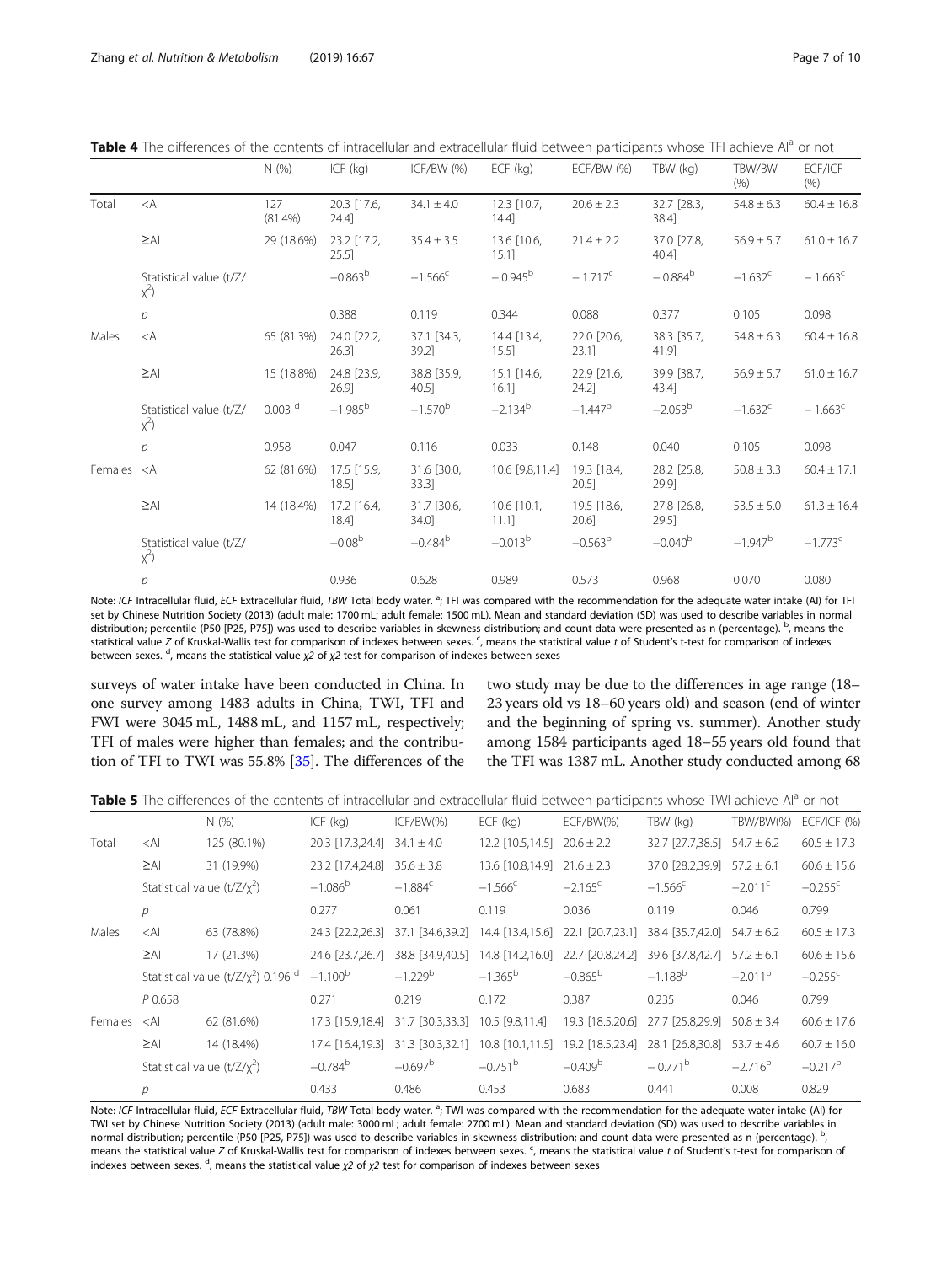<span id="page-7-0"></span>Table 6 Correlation between intracellular, external fluid and fluid intake

|         |                | ICF/BW (%)           |         |                    | $ECF/BW$ (%)<br>TBW/BW (%) |                      |         | $ECF/ICF$ (%)         |       |
|---------|----------------|----------------------|---------|--------------------|----------------------------|----------------------|---------|-----------------------|-------|
|         |                |                      | р       |                    | $\overline{p}$             |                      | р       |                       | р     |
| Total   | TFI/BW (mL/kg) | 0.324 <sup>b</sup>   | < 0.001 | $0.324^{b}$        | 0.001                      | $0.323^{b}$          | < 0.001 | $-0.041$ <sup>b</sup> | 0.608 |
|         | FWI/BW (mL/kg) | $0.444^a$            | < 0.001 | 0.470 <sup>a</sup> | < 0.001                    | $0.466^a$            | < 0.001 | 0.119 <sup>a</sup>    | 0.139 |
|         | TWI/BW (mL/kg) | 0.402 <sup>b</sup>   | < 0.001 | 0.427 <sup>b</sup> | < 0.001                    | $0.410^{b}$          | < 0.001 | 0.029 <sup>b</sup>    | 0.720 |
| Males   | TFI/BW (mL/kg) | $0.348^{b}$          | 0.002   | 0.329 <sup>b</sup> | 0.003                      | 0.341 <sup>b</sup>   | 0.002   | 0.006 <sup>b</sup>    | 0.959 |
|         | FWI/BW (mL/kg) | $0.567$ <sup>a</sup> | < 0.001 | 0.590 <sup>b</sup> | < 0.001                    | 0.581 <sup>a</sup>   | < 0.001 | 0.200 <sup>a</sup>    | 0.075 |
|         | TWI/BW (mL/kg) | 0.511 <sup>b</sup>   | < 0.001 | 0.509 <sup>b</sup> | < 0.001                    | 0.509 <sup>b</sup>   | < 0.001 | 0.085 <sup>b</sup>    | 0.456 |
| Females | TFI/BW (mL/kg) | 0.407 <sup>b</sup>   | < 0.001 | 0.353 <sup>b</sup> | 0.002                      | 0.383 <sup>b</sup>   | 0.001   | $-0.074^b$            | 0.524 |
|         | FWI/BW (mL/kg) | 0.576 <sup>a</sup>   | < 0.001 | 0.496 <sup>b</sup> | < 0.001                    | $0.577$ <sup>a</sup> | < 0.001 | $0.092$ <sup>a</sup>  | 0.428 |
|         | TWI/BW (mL/kg) | 0.486 <sup>b</sup>   | < 0.001 | 0.446 <sup>b</sup> | < 0.001                    | 0.468 <sup>b</sup>   | < 0.001 | 0.000 <sup>b</sup>    | 0.999 |

Note: ICF Intracellular fluid, ECF Extracellular fluid, TBW Total body water, TFI Daily total fluid intake, FWI Daily water intake from food, TWI Daily total water intake. , means the correlation coefficient r of Pearson. <sup>b</sup>, means the correlation coefficient r of Spearman

young male adults with same age range and season, and it was found that the TWI, TFI and FWI were 2553 mL, 1342 mL, and 1211 mL, respectively; which has the similar results to the present study [\[19](#page-9-0)]. Compared to other countries, in a systematic review including 273 studies, it was concluded that the TWI was 0.8–3.4 mL/day among adults [\[36](#page-9-0)]. The data obtained from these water intake surveys provides useful information for developing recommendations on water AI for populations. Water intake varied among participants with age, sex, physical activity levels and environments. Thus, more water intake surveys among population with different age, sex, physiological stage and occupations in different environment should be conducted to get more data.

Water intake participates in the regulation of the balance of water metabolism. Distribution of body fluid is affected by the water balance. In addition, some studies showed that both water intake and body fluid had implications for healthy hydration. Is it possible that water intake perturb the distribution of water between ECF and ICF? Currently, no studies have been conducted to analyze the differences of the contents of intracellular and extracellular fluid between participants whose TFI or TWI achieve AI or not. In this study, it was the first time to explore the differences of body fluid among adults after grouping according to their water intake achieving corresponding AI or not. Although there was no difference in most of the body fluid indicators, some

Table 7 Multiple Linear Regression Model on water intake and body fluid

|               | Constant Gender |          |         | <b>FWI/BW</b> |                           | TWI/BW |       |
|---------------|-----------------|----------|---------|---------------|---------------------------|--------|-------|
|               |                 | ß        | D       |               | D                         | ß      | D     |
| ICF/BW        | 24.497          | 5.092    | < 0.001 |               | $0.242 \le 0.001$         | 0.065  | 0.007 |
| <b>FCF/BW</b> | 14.817          | 2.478    |         |               | $< 0.001$ 0.158 $< 0.001$ | 0.04   | 0.006 |
| TBW/BW        | 39.285          | 7.556    | < 0.001 |               | $0.402 \le 0.001$         | 0.105  | 0.006 |
| FCF/ICF       | 60.549          | $-1.789$ | < 0.001 | 0.044 0.197   |                           | 0.000  | 0.994 |

differences on body fluid were found after grouping. However, the difference was very small with larger P value which might be from a chance. The findings in this study may just have implications for that whether TFI or TWI achieve AI or not may do not disturb the balance on the distribution of body fluid obviously. In one study with rats, it was found that there is association between fluid intake and body fluid: acute absolute body-fluid deficits induced by injection of the diuretic drug furosemide in rats could cause the reduction of ECF and ICF value up to 20 and 2% respectively; and ICF was apparently restored after drinking [\[37\]](#page-9-0). Due to the limited extrapolation of animal experimental results, the effect of fluid intake on body fluid among population is still needed to be verified. In the study of Kazumasa et al. with 34 male elders, it was found that nocturnal urine volume was correlated with the difference in ECF at 8 a.m. and 9 p.m.. Urination is the main way of discharging fluid, and has a certain relationship with body fluid [\[38](#page-9-0)]. Then, are the main sources of water: TFI and TWI correlated with body fluid? In this study, water intakes (TFI/BW, FWI/BW and TWI/BW) were moderately correlated with body fluid (ICF/BW,ECF/BW and TBW/ BW) among female participants, but not among male participants. In the study of Patterson et al., during 17 days of controlled hyperthermia, progressive dehydration state was induced among eight male participants, it was found that during progressive dehydration, plasma reduced of 9.0% (day 1), 12.4% (day 8) and 13.6% (day 22) and during recovery, plasma volume commenced to restore, with the contribution of ICF becoming more pronounced as acclimation progressed [[39](#page-9-0)]. No other studies related water intake and body fluid have been reported. Body water homeostasis, expressed as fluid balance, is an indicator of health [\[40](#page-9-0)]. Body fluid balance is determined by water intake and water output. One study with 458 American adults 40–79 years old demonstrated that water turnover is highly variable among individual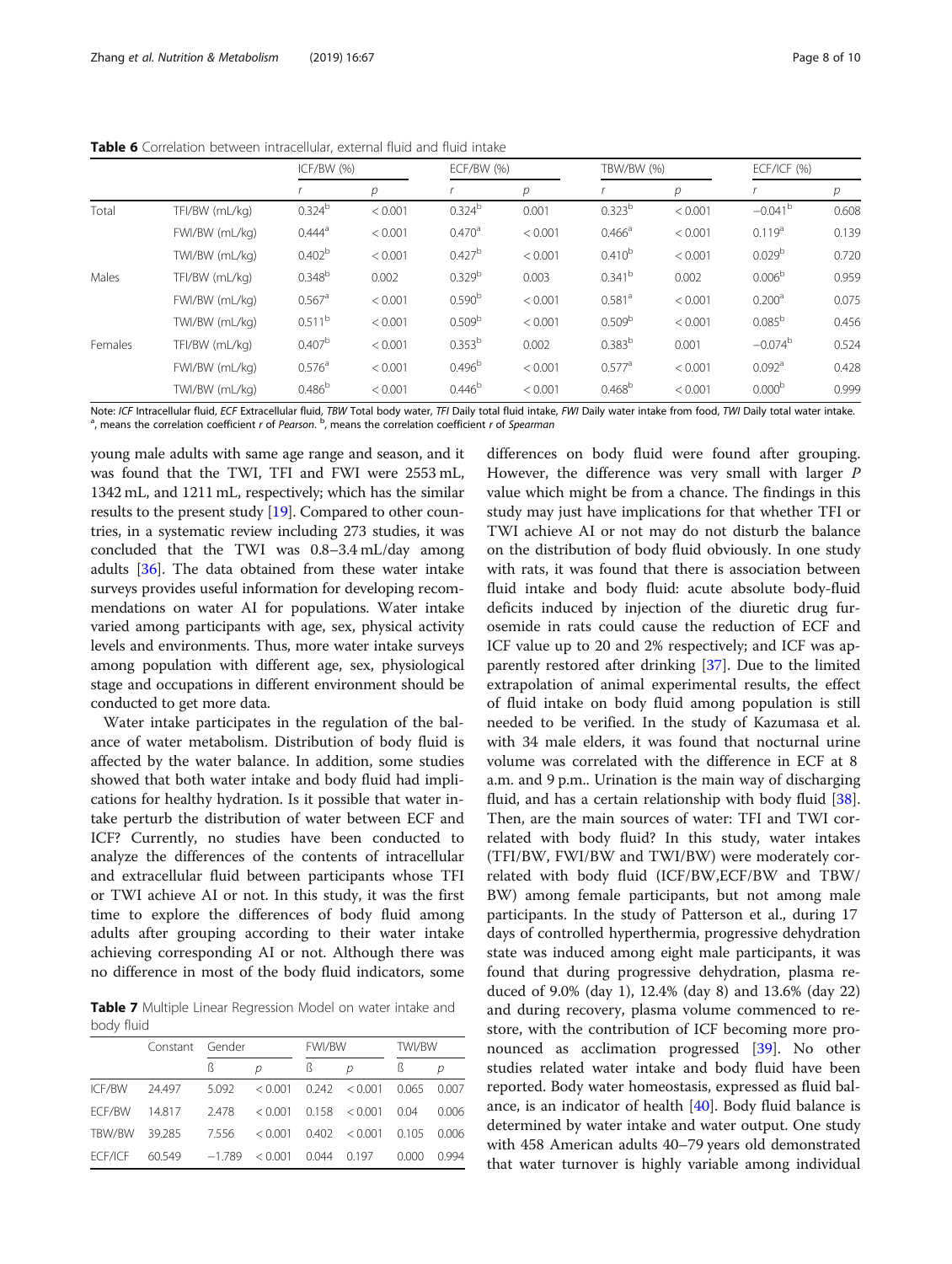<span id="page-8-0"></span>and that little of the variance is explained by anthropometric indexes [\[41](#page-9-0)]. Although the association between fluid intake and body fluid has been founded, more studies are needed in healthy people. And, further studies should be conducted to find the diagnostic threshold on TFI and TWI which may disrupt the distribution of body fluid, and it will be of significance for prevent some diseases related to water intake and body fluid, such as diseases of urinary system.

It is important to acknowledge the strengths and weaknesses in the present study. In terms of strengths, this was the first time to study the association of fluid intake and body fluid. The method of assessing water intake and body fluid are internationally recognized and authoritative. Referring to the methods of assessing water intake, the commonly used methods include 1 or 2 or 5 -day 24-h dietary recall, food frequency questionnaire, 3-day or 7-day 24-h fluid intake diary, weighing method and duplicate portion method, and so on. In the American National Health and Nutrition Examination Survey (NHANES) 2005–2010, information on water intake was collected by two nonconsecutive day 24-h dietary recalls method [[42](#page-9-0)]. In 2010, Veitch et al. adopt quantitative food frequency questionnaire to obtain estimates of water intake among 747 adolescents in Netherlands [\[43\]](#page-9-0). In China, in water intakes surveys for adults and children, 7-day 24-h fluid intake diary was used to assess TFI, weighing method and duplicate portion method for 3 consecutive days was adopted to assess FWI [\[17,](#page-9-0) [19](#page-9-0), [44](#page-9-0), [45\]](#page-9-0). The 7-day 24-h fluid intake diary is the only validated methodology for assessing TFI [[46](#page-9-0)], and weighing and duplicate portion method for assessing FWI [[26](#page-9-0), [47](#page-9-0)]. Referring to the methods of assessing body fluid, bioelectrical impedance spectroscopy, bioelectrical impedance analysis, trace quantities of deuterium oxide and ultrasound are commonly used [\[28,](#page-9-0) [48](#page-9-0)– [51](#page-9-0)]. It was widely recognized that human body composition analyzer based on bioelectrical impedance theory could be used to record body fluid distribution with high accuracy [\[52,](#page-9-0) [53\]](#page-9-0). The survey was conducted in free-living conditions, which may make the results more consistent with the nature and actual situation in life. In terms of weaknesses, this was a short term study and longer studies are needed. It is necessary to conduct further study to lengthen the time of dietary measurement and body fluid composition analysis. It does not take into account the possible differences between water intake and intracellular and extracellular fluids in North-South regions or other aspects of human body. The mechanism about the correlation between water intake and body fluid distribution was not explored.

## Conclusions

In conclusion, there is a certain degree of association between water intake and body fluid. Water AI is not a value to judge whether the body fluid balance is disturbed or not. More studies are needed to conducted to obtain scientific data on water intake and body fluid among different population. These studies will provide data for developing reference value on water intake and body fluid among population. And these will be helpful to find meaningful diagnostic threshold on TFI and TWI to prevent related diseases. It is also necessary to carry out fluid intake related health education to promote enough water intake based on scientific evidences of these related studies.

## Acknowledgements

We would like to thank the National Natural Science Foundation of China for funding the project (No.81673146). We grateful thank the co-investigators of the survey for volunteer recruitment and determination of physiological indexes, namely, Hebei University and Affiliated Hospital of Hebei University.

#### Authors' contributions

NZ, SMD and GM conceived and designed the experiments; NZ, JFZ, HRH, and XYY performed the experiments; NZ, JFZ, HRH, and XYY wrote the original draft; SMD and GM edited and revised the manuscript. All authors read and approved the final manuscript.

#### Funding

This project has been funded by the National Natural Science Foundation of China (No.81673146).

## Availability of data and materials

The datasets used during the current study are available from the corresponding author on reasonable request.

## Ethics approval and consent to participate

The study protocol and instruments were reviewed and approved by the Peking University Institutional Review Committee. Ethical approval identification code is IRB00001052–16071. The study was conducted according to the guidelines of the Declaration of Helsinki. Prior to the study, all participants read and signed the informed consent form.

#### Consent for publication

Not applicable.

### Competing interests

The authors declare that they have no competing interests.

#### Author details

<sup>1</sup>Department of Nutrition and Food Hygiene, School of Public Health, Peking University, 38 Xue Yuan Road, Hai Dian District, Beijing 100191, China. <sup>2</sup> Laboratory of Toxicological Research and Risk Assessment for Food Safety, Peking University, 38 Xue Yuan Road, Hai Dian District, Beijing 100191, China. <sup>3</sup>Chinese Nutrition Society, Room 1405, Broadcasting Mansion, 14 Jianguo Wai Street, Chaoyang District, Beijing 100029, China.

## Received: 12 June 2019 Accepted: 9 September 2019 Published online: 18 September 2019

### References

- 1. Chinese Nutrition Society. Chinese dietary reference intakes 2013. Beijing: Science press; 2014. p. 48–51.
- 2. Sawka MN. Dietary reference intakes for water, potassium, sodium, chloride, and sulfate. Washington: National Academies Press; 2005.
- 3. Chumlea WC, Guo SS, Zeller CM, Reo NV, Siervogel RM. Total body water data for white adults 18 to 64 years of age: the Fels longitudinal study. Kidney Int. 1999;56(1):244–52.
- 4. European Food Safety Authority. Scientific opinion on dietary reference values for water. EFSA J. 2010;8(3):1462.
- 5. Ma GS, Zuo JL. Adequate water intake. Chin J Prev Med. 2011;45(8):675–6.
- 6. Welt LG. The renal regulation of water balance. Metabolism. 1956;5(4):395–403.